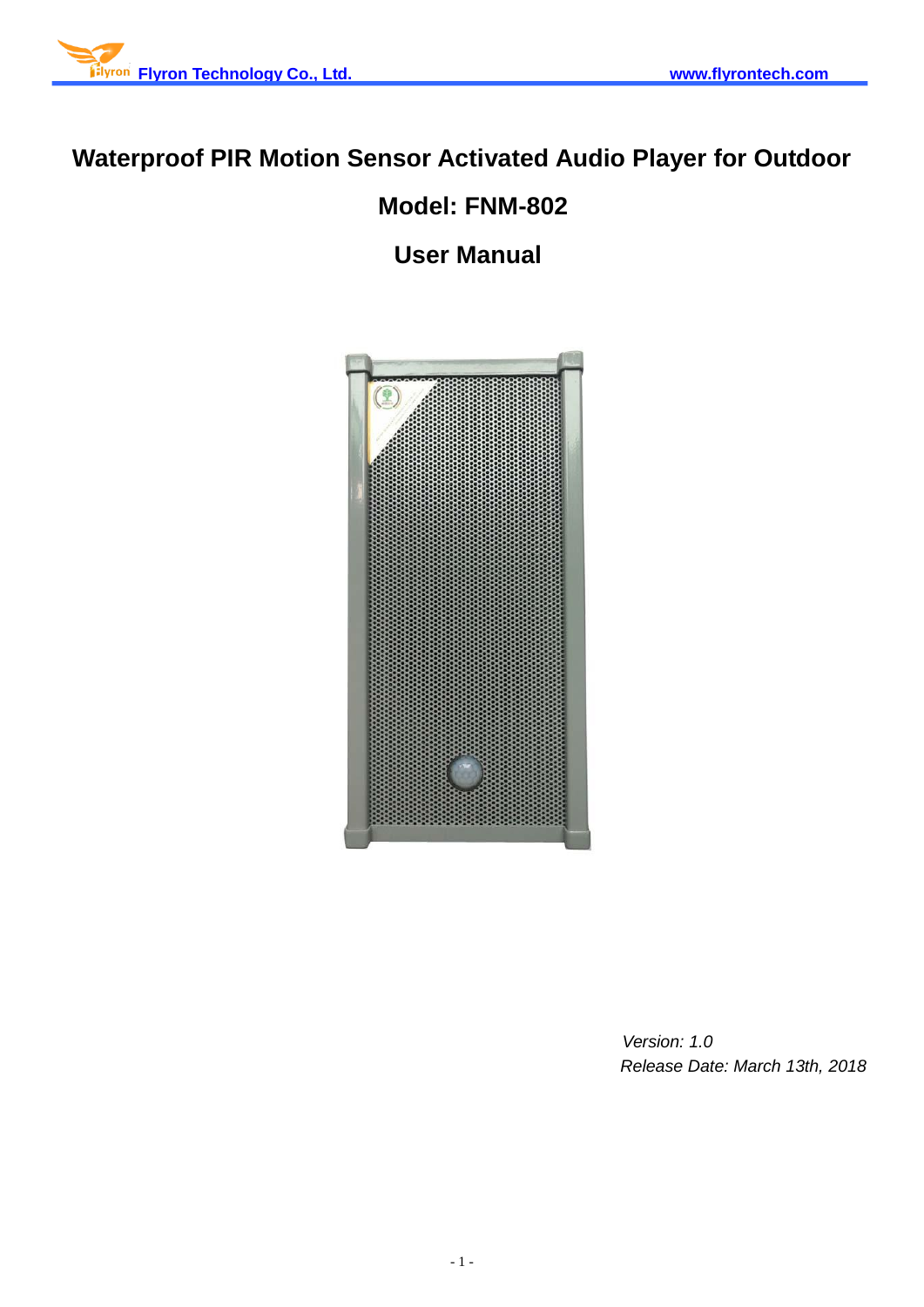**Flyron Technology Co., Ltd. www.flyrontech.com**

#### **Features**

- 1. Adopts PIR detection technology and automatically plays the sound file when a human body is detected.
- 2. The valid detection distance of the PIR sensor is 0-6 meters, and the detection angle is 120 degrees.
- 3. Built-in a high quality MP3 player with high audio reproduction.
- 4. Able to record/update the sound files through the micro USB port.
- 5. Equipped with a 512MB memory on the internal MP3 player by default(supports max. 32GB).
- 6. Supports to store multiple sound files in the memory and play one of the tracks after each activation.
- 7. Internal 20Watts power amplifying circuit to ensure the sound output is loud and clear.
- 8. Volume is adjustable through the potentiometer on the housing.
- 9. Uses a solid and durable aluminum housing of waterproof class IPX6.
- 10. 12V DC power input and possible to use a 12V battery(we provide the power adapter only).
- 11. Easy installation and it works so long the power is up. No need any other operations.
- 12. Dimensions: 315mmx152mmx90mm

#### **Technical Parameters**

| Power Input               | 12V DC Regulated Power Supply |            |
|---------------------------|-------------------------------|------------|
| <b>Working Current</b>    | <b>Standby State</b>          | ≤40mA      |
|                           | <b>Playing State</b>          | ≤1000 $mA$ |
| Audio Format              | MP3/WAV                       |            |
| <b>Audio Output Power</b> | 8Q/20W                        |            |
| <b>Detection Range</b>    | $\leq 6m$ (120°angle)         |            |

## **Operation Guide**

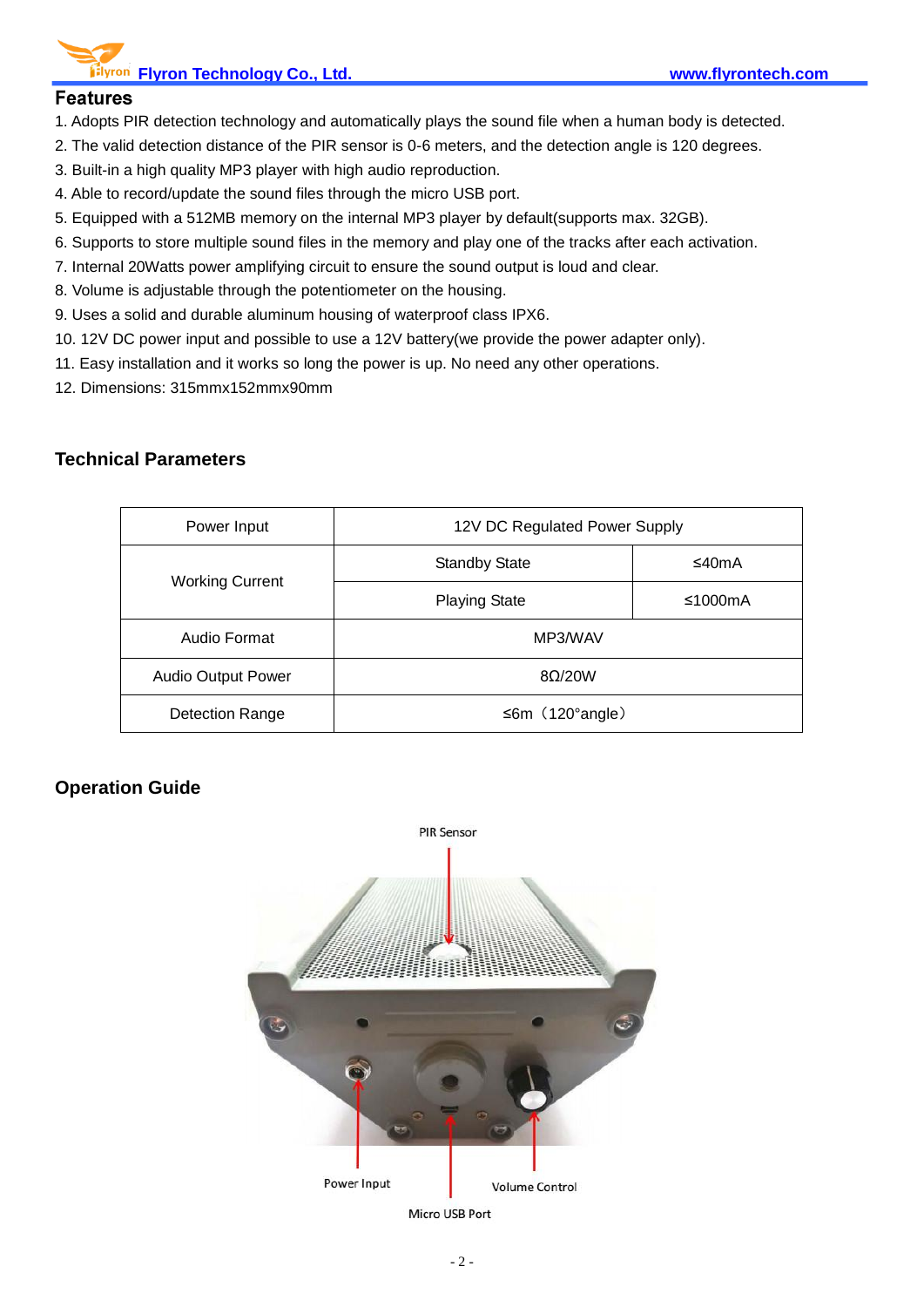**Flyron Technology Co., Ltd. www.flyrontech.com**

#### **1. Audio Files Loading/Updating**

Users need to load the sound file through the USB cable that comes with. Please refer to the following operating steps. 1). Connect the device with computer through the USB cable. When the connection is done, like using a USB flash drive you will see a removable disk on computer.

2). Delete the pre-loaded sound files at factory.

3). Copy your sound file from computer to the memory and remove the USB cable from computer safely.

4). Have the player powered on, and it directly reads the sound file from the internal memory when the sensor detects a moving human body.

#### **Notes:**

1). When there is one sound file loaded, it always plays the same one sound file after each activation. When there are multiple sound files loaded, it always plays the next sound file after each activation. When the last sound file is finished, it will go back to playing the first sound file after next activation.

2). There is about 10 seconds initialized time after the player is powered on. It is normal if it can not trigger to play the sound during this period of time.

3). The next activation is not be available until after 3 seconds when the last sound finishes playing.

### **2. About Installation**



Note: To get a better angle of detection for the PIR sensor, we suggest users fix the player 1.8m high or above from the ground.